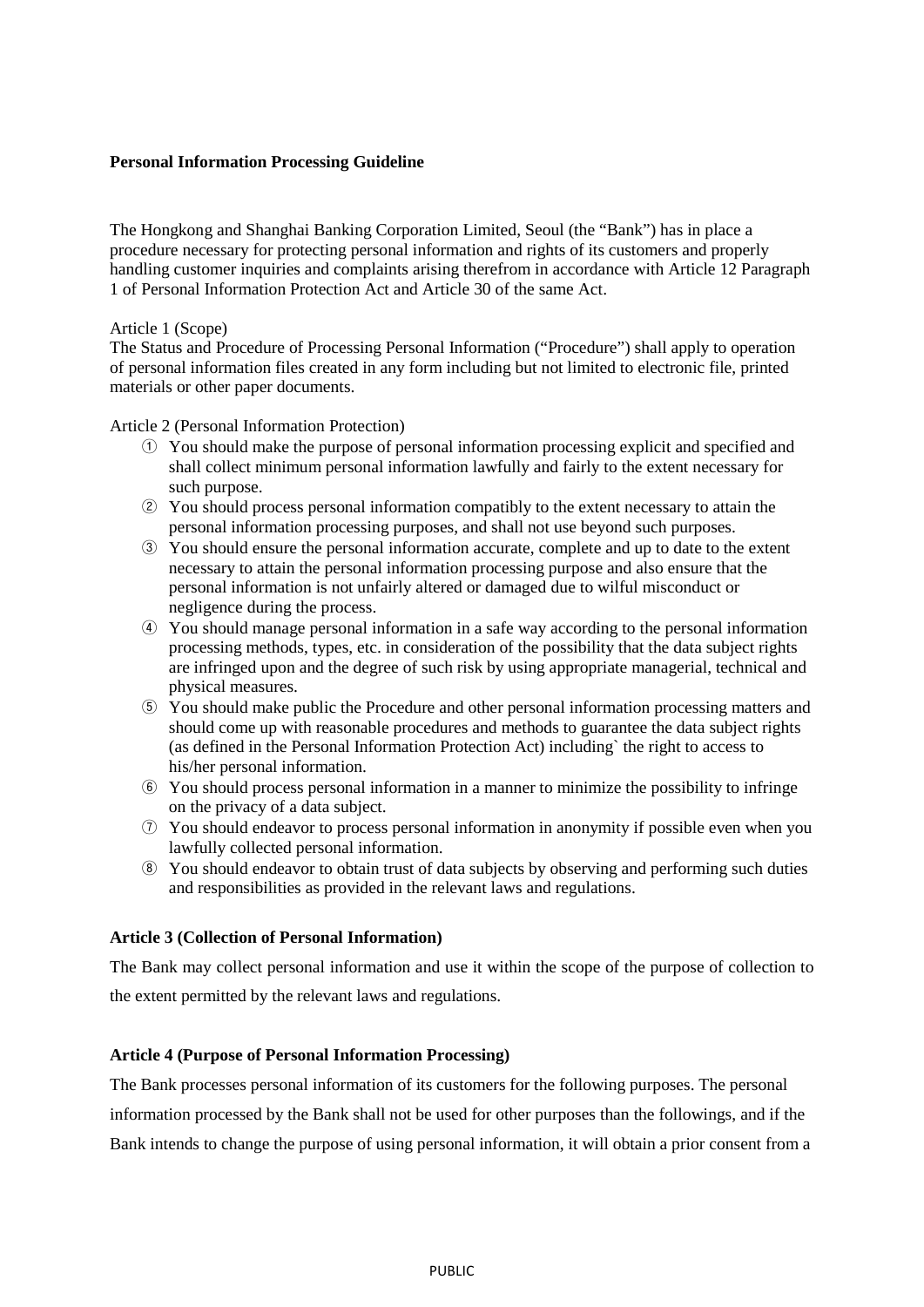data subject except cases where the Bank is permitted to change the purpose without consent of a data subject under the relevant laws and regulations.

1. Financial Relationship

The Bank may process personal information for the purpose of carrying out credit checks of its customers with credit reference agencies or credit collection agencies, determining whether to establish financial relationship, maintaining and managing financial relationship, investigating financial incidents, resolving disputes, handling complaints and complying with all statutory and regulatory requirements.

2. Marketing Promotions

The Bank may process personal information for the purpose of developing new products or services and providing tailored services based on customer satisfaction surveys or market research, providing services and advertisements more suitable in statistical and demographic terms, confirming validity of services, providing free gifts or promotions and gathering statistical information on customers' login frequencies or patterns of use of services.

3. Management of Membership

The Bank may process personal information for the purpose of managing and maintaining membership services, verifying identity, carrying out personal identification, preventing illegal or unauthorized access, determining customers' intent to join as members, checking whether consent of a legal agent is obtained when collecting personal information of a child under 14, verifying identify of the legal agent, investigating incidents, resolving disputes, handling complaints, sending notices for members-only services, etc.

4. Online Transaction

The Bank may process personal information for the purpose of tracking down or searching electronic financial transaction details under Article 21 and Article 22 of the Act on Electronic Financial Transactions or using the information for statistical data necessary to establish security policies, etc.

5. Employment, Human Resources Management, Information Exchange

The Bank may process personal information for the purposes of hiring bank employees, managing human resources, helping those who worked in the financial businesses to find employment, exchanging information on officers and employees between financial institutions, etc.

#### **Article 5 (Period of Retention and Use)**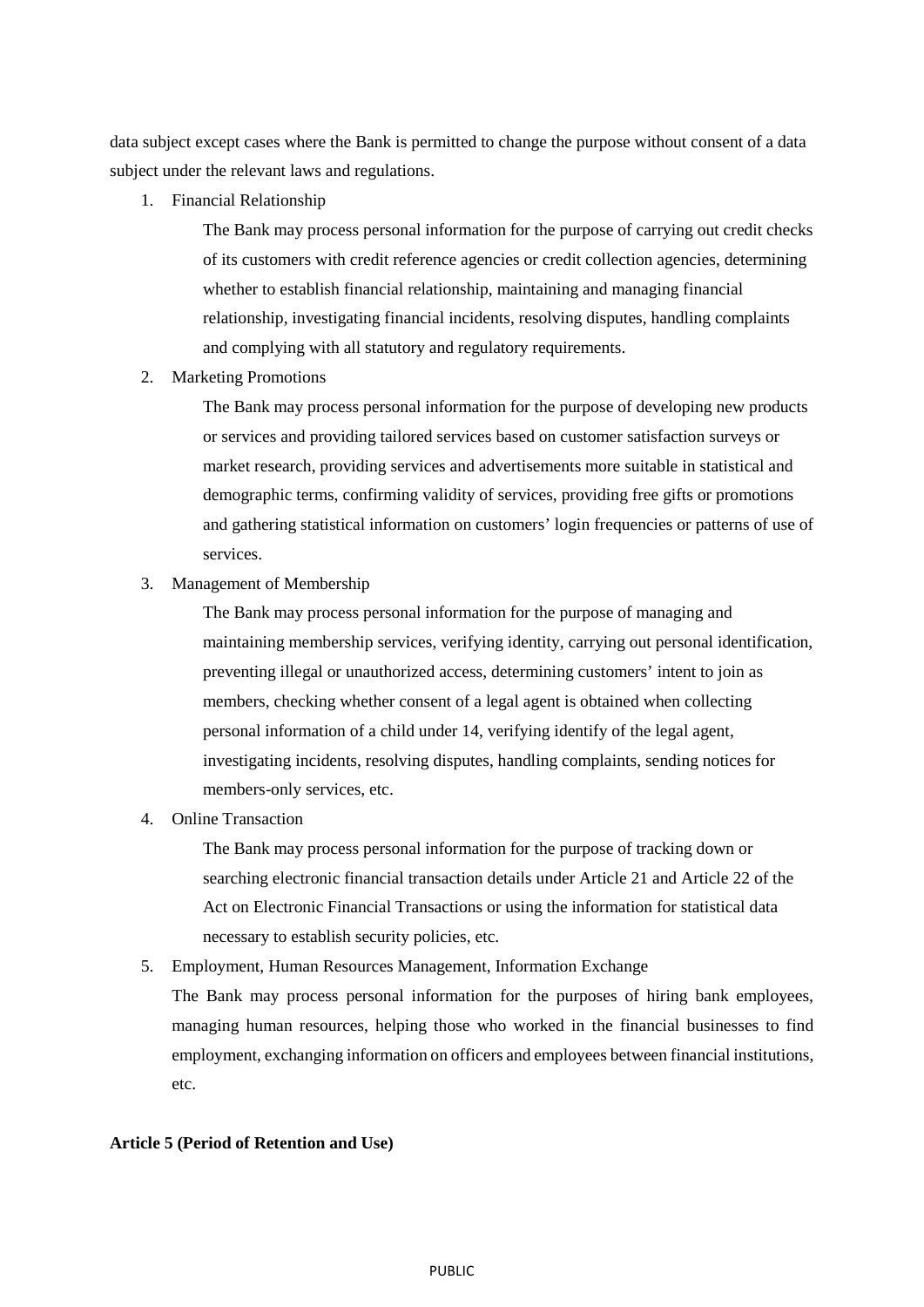- ① Personal (credit) information relating to financial transactions shall be kept and in use from the date when consent to the collection and use of the information is obtained to 5 years after the termination date of the relevant transaction for the aforementioned purposes. Following the termination date, the information is kept for the sole purpose of investigating financial incidents, resolving disputes, handling complaints, complying with all statutory and regulatory requirements and managing risk.
- ② Personal (credit) information collected for credit checks shall be kept and in use from the date when consent to the collection and use of such information is obtained to the date when consent to provision and inquiry of credit information remains effective. When the information has reached the end of its shelf-life, it is kept and used for the sole purpose of investigating financial incidents, resolving disputes, handling complaints and complying with all statutory and regulatory requirements.
- ③ Personal (credit) information relating to promotion and solicitation for products and services shall be kept and in use from the date when consent to collection and use of the information is obtained to the date when the consent is withdrawn. After the consent is withdrawn, the information is kept and used for the sole purposes of investigating financial incident, resolving disputes, handling complaints and fulfilling statutory and regulatory obligations in connection with Article 1 hereof.
- ④ Personal (credit) information collected for the purpose of providing customers with a comprehensive range of membership services shall be kept and in use from the date when the customer subscribes to the service to the date when the customer cancels the membership. After the membership is canceled, the information is kept and used for the sole purpose of investigating financial incident, resolving disputes, handling complaints and fulfilling statutory and regulatory requirements in connection with Article 1 hereof.
- ⑤ Personal (credit) information relating to online transactions shall be kept and in use for the period prescribed by Article 12 of the Enforcement Decree of Electronic Financial Transaction Act.
- ⑥ Personal information of bank officers and employees shall be kept and in use for the sole purpose of investigating financial incident, resolving disputes, handling complaints and fulfilling statutory and regulatory requirements even after retirement.

#### **Article 6 (Notification on Sources, etc. of Personal Information Collected)**

① In case of processing personal information collected from other sources than the subject of the information, the Bank shall notify the subject of personal information of the collection source, the purposes for which the information is processed and the fact that the subject of information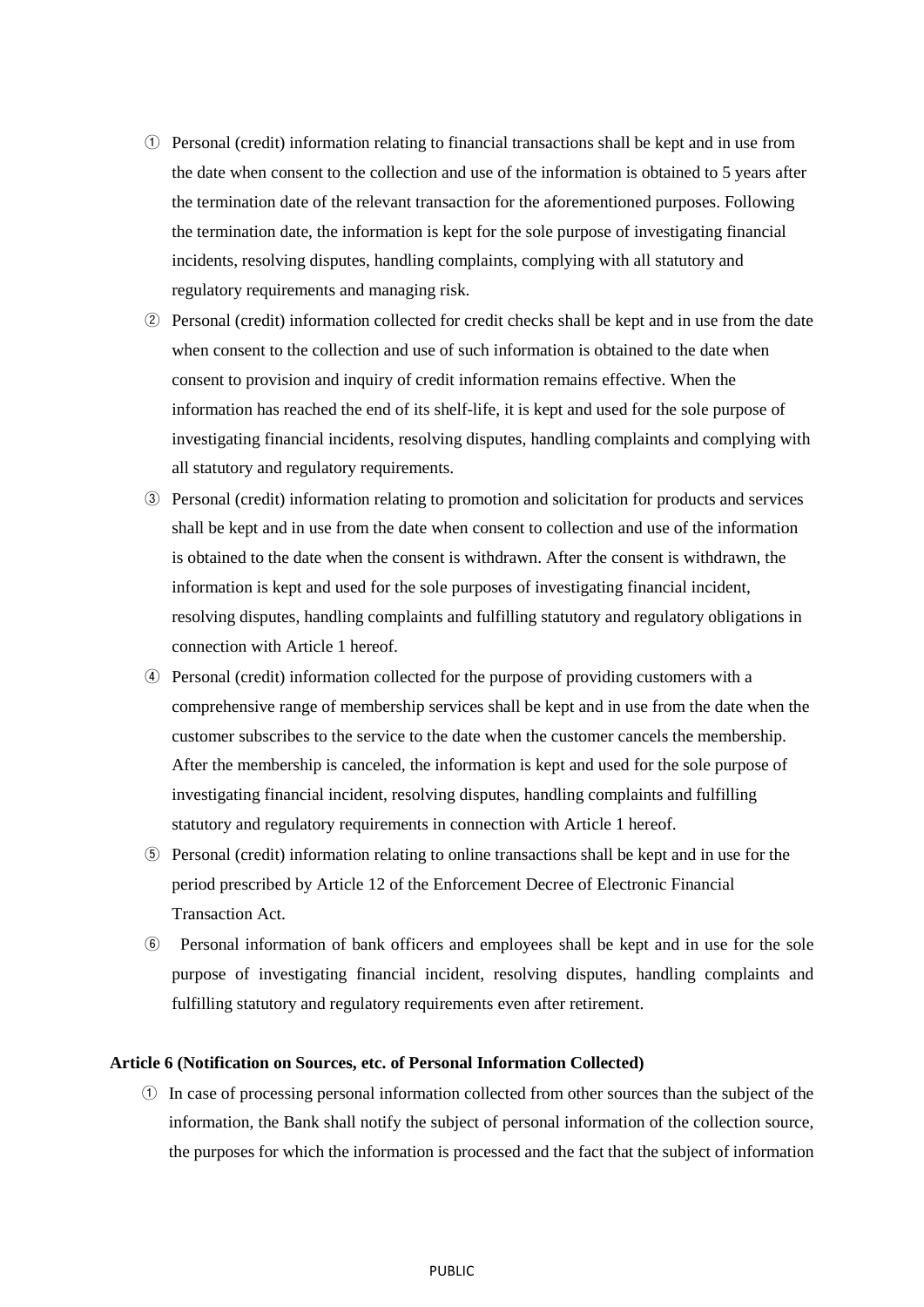has the right to request suspension of the processing within three (3) days from such request unless there exists any justifiable cause. However, in case of any of the following subparagraphs, this shall not apply:

- 1. Where personal information, which is subject to a notification request is included in the personal information files referred to in Article 32 Paragraph ② of the Personal Information Protection Act;
- 2. Where such notification is likely to cause harm to the life or body of any other person, or unfairly damage the property and other profits of any other person.
- ② In case of rejecting the aforementioned request of the subject of information in accordance with Paragraph ①, the Bank shall notify the subject of information of the grounds and reasons for the rejection within three (3) days from the date of the request.

#### **Article 7 (Provision of Personal Information to a Third Party and Outsourcing)**

① The Bank, in principle, shall process personal information of its customers within the scope of the purposes prescribed in Article 1 hereof and shall neither process the information beyond the scope nor pass it to any third party without prior consent of the relevant customer. However, if any one or more of the following apply, the Bank may use personal information of its customers for other purposes or provide it to a third party except for cases where such use or provision of information could harm interests of the relevant customer or the third party.

1. Where the Bank obtained consent to provision or disclosure to a third party from the customer;

2. Where special provision exists in any other Act;

3. Where it is deemed obviously necessary for physical safety and property interests of the customer or the third party when the customer or his/her legal representative cannot give prior consent as he/she is unable to express his/her intention or by reason of his/her unidentified address, etc.; or

4. Where personal information is necessary for compiling statistics, or scientific research purposes, etc. and the personal information is provided in a form by which a specific individual cannot be identified.

#### ② The Bank provides personal (credit) information to a third party as follows:

1. Persons or Institutions to whom personal information is provided and Purpose of Provision: - Credit Information Collection Agency (Korea Federation of Banks, Credit Finance Association, etc.), Credit Reference Agency (Seoul Credit Information Service, Korea Credit Bureau, Nice Information Service, etc.): Credit information collection to be provided to financial institutions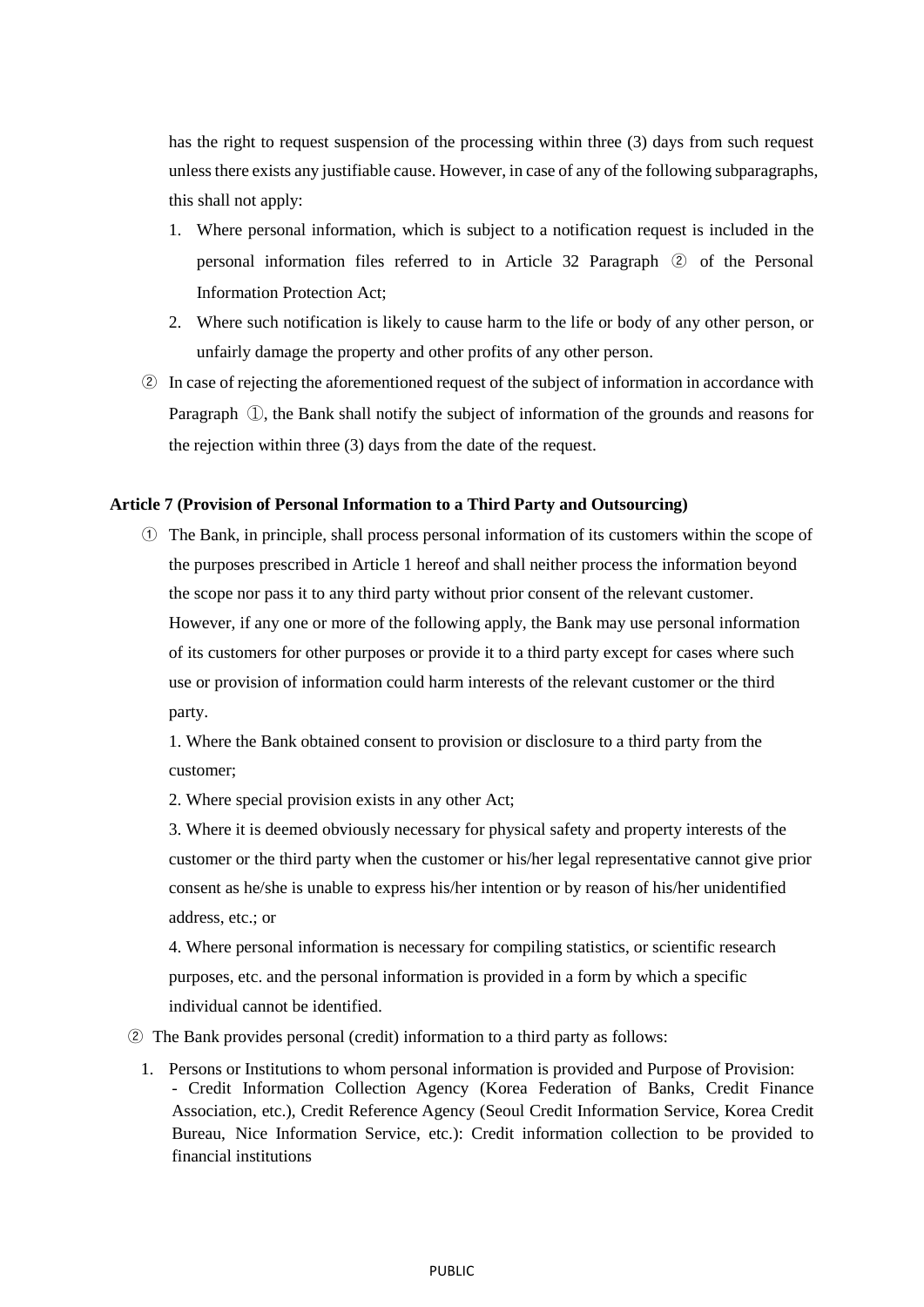- Public organizations requiring the information in accordance with the relevant laws and regulations: for the purpose set forth in the laws and regulations

-Product/service purchase agreement counter-party

| No. | <b>Purpose of Provision</b>                                                                                                                                                 | <b>Provided to</b>                                                                                                                                                           |  |
|-----|-----------------------------------------------------------------------------------------------------------------------------------------------------------------------------|------------------------------------------------------------------------------------------------------------------------------------------------------------------------------|--|
|     | Title Insurance for Real Estate Mortgage                                                                                                                                    | First American Title Insurance Company, Seoul Guarantee                                                                                                                      |  |
|     | Mortgage Credit Insurance                                                                                                                                                   | Insurance                                                                                                                                                                    |  |
| 2   | Registration of real estate provided as<br>collateral and check on the household which<br>moved in the real estate, Debt collection<br>(lawsuit, attachment, auction, etc.) | Judicial Scrivener Chan-Guk Kim, Woo Young Judicial<br>Scrivener Office, Judicial Scrivener Woong-Jun Lee, Judicial<br>Scrivener Ho-Seoung Lee, Judicial Scrivener Ryun Jung |  |
| 3   | Appraisal of real estate provided as collateral Serve Appraisal Co Ltd                                                                                                      |                                                                                                                                                                              |  |
| 4   | <b>Asset Management Report</b>                                                                                                                                              | <b>Korea Securities Depository</b>                                                                                                                                           |  |
|     | SMS                                                                                                                                                                         | <b>Standard Networks</b>                                                                                                                                                     |  |
| 6   | <b>OTP Delivery Service</b>                                                                                                                                                 | Taepyeongro Post Office                                                                                                                                                      |  |

# - Foreign Regulatory Authorities, Head Office/ Affiliates

| No. | Purpose of Provision                       | Provided to                                              |  |
|-----|--------------------------------------------|----------------------------------------------------------|--|
|     | Report, Approval, Audit, Examination, etc. | Hong Kong Monetary Authority, The Hongkong and           |  |
|     |                                            | Shanghai Banking Corporation Limited, and its affiliates |  |
|     | IT system operation, server management,    | The Hongkong and Shanghai Banking Corporation Limited,   |  |
|     | supporting service, etc.                   | and its affiliates                                       |  |

# - Service providers to whom the Bank outsourced part of its businesses

| No. | <b>Purpose of Provision</b>                                                    | <b>Provided to</b>                                           |  |  |
|-----|--------------------------------------------------------------------------------|--------------------------------------------------------------|--|--|
| 1   | Use of HSBC Connect                                                            | HSBC Technology Service Asia Pacific                         |  |  |
| 2   | <b>SCDM</b> (Security and Compliance Data<br>Matching)                         | The Hongkong and Shanghai Banking Corporation Limited(       |  |  |
| 3   | <b>OTC</b> Derivatives CSA Collateral Margin<br>Calculation                    | The Hongkong and Shanghai Banking Corporation Limited        |  |  |
| 4   | <b>Global Liquidity Management Service</b>                                     | <b>HSBC Electronic Data Processing India Private Limited</b> |  |  |
| 5   | <b>CAMP</b> (Customer Activity Monitoring<br>Program)                          | <b>HSBC Electronic Data Processing (Guangdong) Ltd</b>       |  |  |
| 6   | <b>HSBCnet Maintenance</b>                                                     | <b>HSBC Electronic Data Processing (Malaysia) Limited</b>    |  |  |
| 7   | <b>Outsourcing of Nostro Account</b><br>Reconciliation                         | <b>HSBC Global Services (UK) Limited</b>                     |  |  |
| 8   | <b>Credit Risk Exposure Calculation</b>                                        | HSBC Electronic Data Processing India Private Limited        |  |  |
| 9   | Back office affairs and Basic accounting<br>service for Exotic OTC Derivatives | The Hongkong and Shanghai Banking Corporation Limited        |  |  |
| 10  | <b>Global Client Reporting</b>                                                 | <b>HSBC Electronic Data Processing (Malaysia) Limited</b>    |  |  |
| 11  | <b>Electronic Financial Service</b>                                            | <b>HSBC Electronic Data Processing India Private Limited</b> |  |  |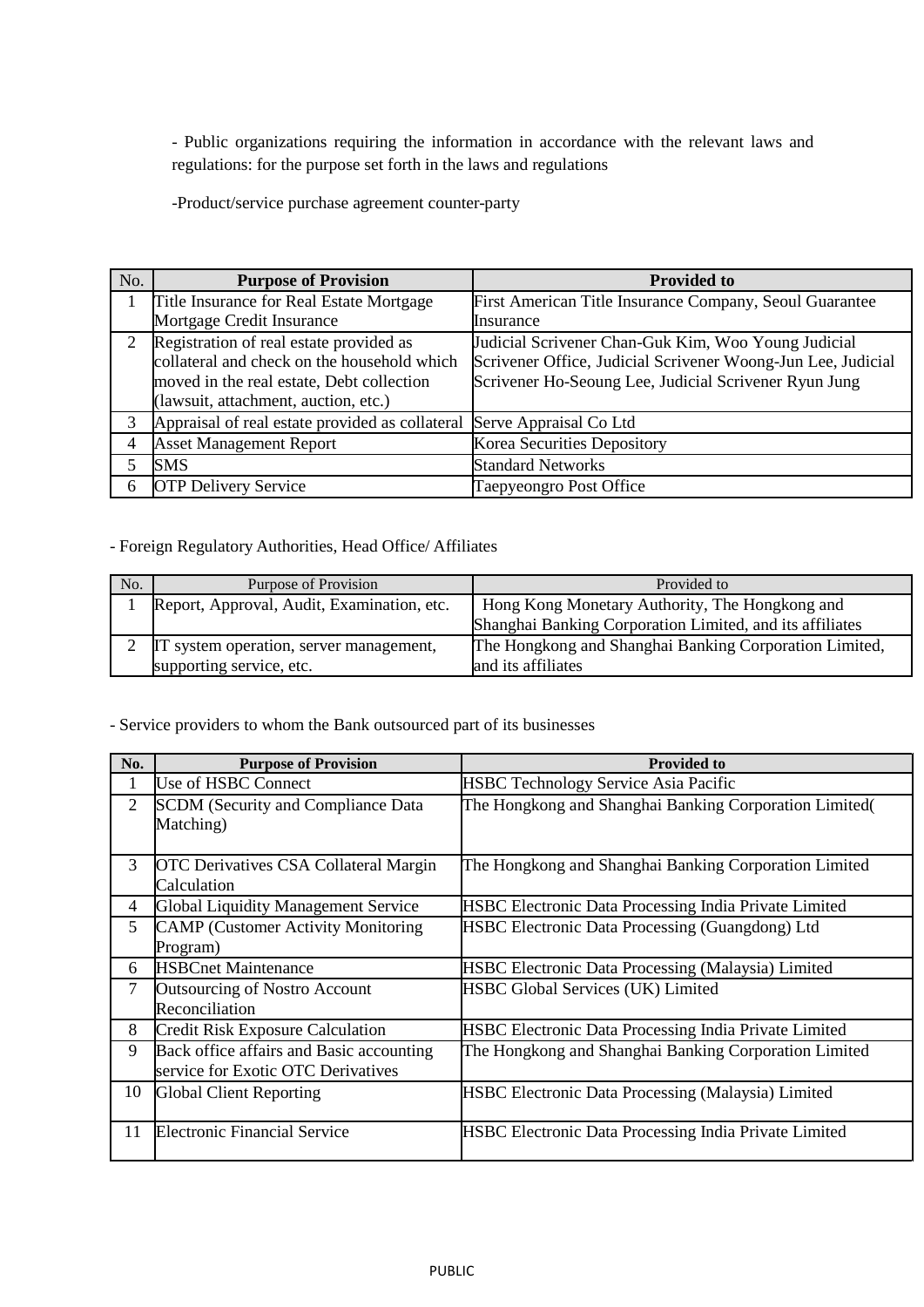| 12 | Collateral management under Regional CSAThe Hongkong and Shanghai Banking Corporation Limited                 |                                                                                                     |  |
|----|---------------------------------------------------------------------------------------------------------------|-----------------------------------------------------------------------------------------------------|--|
| 13 | <b>CVA</b> Calculation                                                                                        | The Hongkong and Shanghai Banking Corporation Limited                                               |  |
| 14 | Rate fixing                                                                                                   | HSBC Global Services (UK) Limited                                                                   |  |
| 15 | RID Off-shoring Project                                                                                       | HSBC Global Support Centre (Hyderabad Credit & Risk Centre<br>of Excellence)                        |  |
| 16 | <b>ORTT(Overseas Remittance Telegraphic</b><br>Transfer)                                                      | HSBC Global Services (UK) Limited                                                                   |  |
| 17 | <b>IRTT CHARGE CLAIM</b>                                                                                      | <b>HSBC Global Services (UK) Limited</b>                                                            |  |
| 18 | Part of Sub-Custody and Clearing                                                                              | HSBC Electronic Data Processing (Philippines) Limited                                               |  |
| 19 | Support for HSBC Group's FSU/ IFS/ IDQ<br>system service for FATCA and Global<br>Standard related purposes    | The Hongkong and Shanghai Banking Corporation Limited                                               |  |
| 20 | TREATS system upgrade                                                                                         | The Hongkong and Shanghai Banking Corporation Limited                                               |  |
| 21 | Introduction of COAS                                                                                          | HSBC Global Services (UK) Limited                                                                   |  |
| 22 | Trust service for foreign currency assets                                                                     | HSBC Institutional Trust Services (Asia) Limited                                                    |  |
| 23 | CCR RWA related affairs reported to PRA<br>and HKMA                                                           | HSBC Electronic Data Processing India Private Limited                                               |  |
| 24 | Sanctions Screening to MT500 (inter-bank<br>message on stock trading)                                         | <b>HSBC Global Operations Company Limited</b>                                                       |  |
| 25 | KYC/CDD related information processing<br>(Global Standard)                                                   | <b>HSBC Bank PLC</b>                                                                                |  |
| 26 | <b>CTCR(Customer Tax Compliance</b><br>Reporting) system to automatically generate<br>FATCA and CRS report    | The Hongkong and Shanghai Banking Corporation Limited and<br><b>HSBC Software Development India</b> |  |
| 27 | Sanctions Screening to MT 100 (Customer<br>Payments & Cheques) and MT200<br>(Financial Institution Transfers) | HSBC Electronic Data Processing India Private Limited                                               |  |
| 28 | Import / Export related affairs (including<br>loan)                                                           | HSBC Electronic Data Processing India Private Limited                                               |  |
| 29 | Granting access to WhatIF in relation to                                                                      | The Hongkong and Shanghai Banking Corporation Limited                                               |  |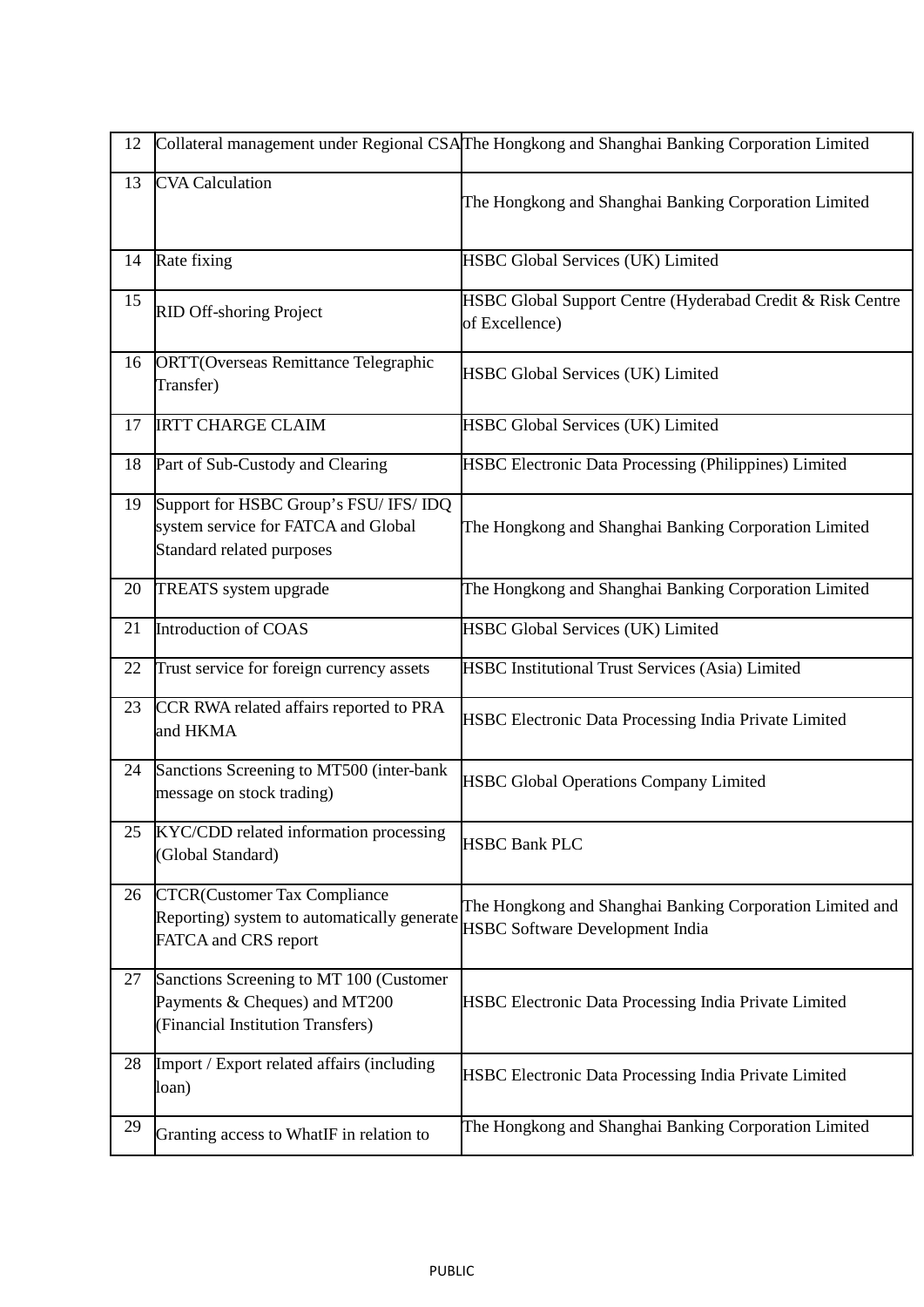|    | <b>CVA</b> calculation                                                                                                                                                                                    |                                                                                                                                                                             |  |  |  |
|----|-----------------------------------------------------------------------------------------------------------------------------------------------------------------------------------------------------------|-----------------------------------------------------------------------------------------------------------------------------------------------------------------------------|--|--|--|
| 30 | <b>Six GUI Monitoring</b>                                                                                                                                                                                 | <b>HSBC Global Services Limited</b>                                                                                                                                         |  |  |  |
| 31 | OTC derivatives related back office affairs                                                                                                                                                               | HSBC Electronic Data Processing (Malaysia) Limited HSBC<br>Electronic Data Processing India Private Limited HSBC<br><b>Electronic Data Processing (Philippines) Limited</b> |  |  |  |
| 32 | <b>HSBCnet maintenance</b>                                                                                                                                                                                | HSBC Electronic Data Processing India Private Ltd<br><b>HSBC Electronic Data Processing (Guangdong) Limited</b>                                                             |  |  |  |
| 33 | Debt collection                                                                                                                                                                                           | <b>KTB</b> Credit Information                                                                                                                                               |  |  |  |
| 34 | <b>Investigation for Unusual Activity Report</b>                                                                                                                                                          | HSBC Electronic Data Processing (Guangdong) Limited                                                                                                                         |  |  |  |
| 35 | Sanctions Screening to MT 100 (Customer<br>$\&$<br>Cheques)<br>Payments<br>and<br>(Financial Institution Transfers)                                                                                       | MT200HSBC Electronic Data Processing (Guangdong) Limited                                                                                                                    |  |  |  |
| 36 | Market price check on import/export related HSBC Singapore Branch<br>products                                                                                                                             |                                                                                                                                                                             |  |  |  |
| 37 | Credit Limit Monitoring and Maintenance                                                                                                                                                                   | HSBC Electronic Data Processing (Philippines) Limited                                                                                                                       |  |  |  |
| 38 | Trade validation - Vanilla products                                                                                                                                                                       | <b>HSBC Hong Kong GM Ops</b>                                                                                                                                                |  |  |  |
| 39 | <b>Traded Credit Risk Control Korea</b>                                                                                                                                                                   | -HSBC Electronic Data Processing India Private Limited<br>(Bangalore)<br><b>HSBC Electronic Data Processing (Philippines) Limited (Manila)</b>                              |  |  |  |
| 40 | CRS report material extracting system<br>agreement                                                                                                                                                        | The Hongkong and Shanghai Banking Corporation Limited                                                                                                                       |  |  |  |
| 41 | Level 3 Anti Money Laundering Red Flag<br>The Hongkong and Shanghai Banking Corporation Limited<br>reviews for Trade Transaction                                                                          |                                                                                                                                                                             |  |  |  |
| 42 | - Determining customer screening alerts and<br>verifying the validity on the results<br>Determining<br>transaction<br>(remittance, securities, trade) alerts and<br>verifying the validity on the results | screening The Hongkong and Shanghai Banking Corporation Limited                                                                                                             |  |  |  |
| 43 | Performance<br>Level<br>Agreement<br>outsourcing of early warning activity                                                                                                                                | onHSBC<br>Electronic<br>Processing<br>India<br>Private<br>Data<br>Limited(Hyderabad II)                                                                                     |  |  |  |
| 44 | of<br>Outsourcing<br>remittance,<br>overseas<br>overseas deposit and deposit/withdrawal<br>relating to domestic transfer of foreign                                                                       | HSBC Electronic Data Processing (Guangdong) Limited                                                                                                                         |  |  |  |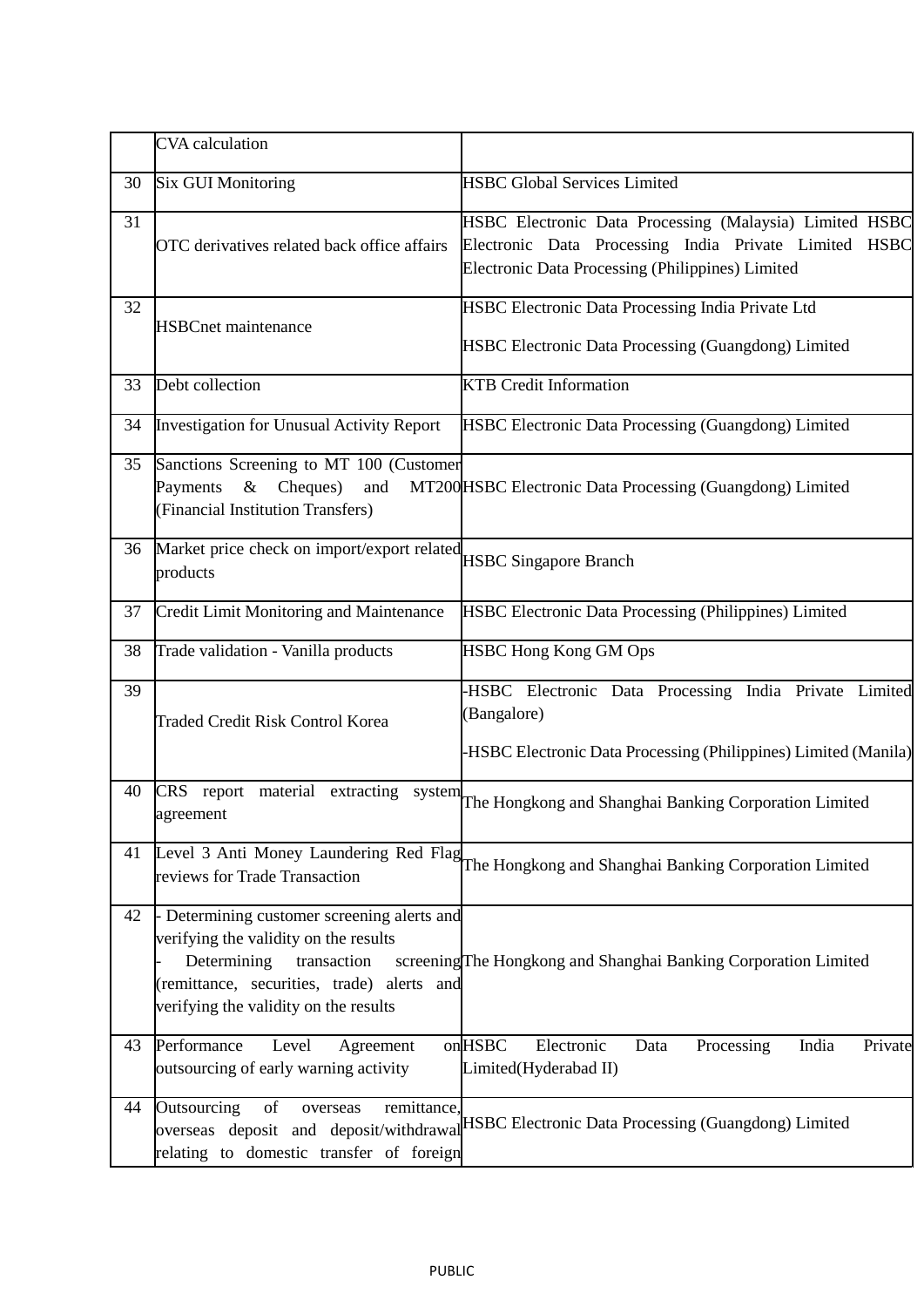|    | currency                                                                                                                                                         |                                                                                                                                                              |
|----|------------------------------------------------------------------------------------------------------------------------------------------------------------------|--------------------------------------------------------------------------------------------------------------------------------------------------------------|
| 45 | Data Processing Agreement-CAMP Retail                                                                                                                            | HSBC Global Services (UK) Limited(UK ServCo)                                                                                                                 |
| 46 | <b>GEEU</b> (Global Exit Execution Utility)                                                                                                                      | <b>GSC Bangalore &amp; GEEU UK</b>                                                                                                                           |
| 47 | Preparing materials on CARM                                                                                                                                      | HSBC Electronic Data Processing India Private Limited                                                                                                        |
| 48 | Quality assessment of CDD profile                                                                                                                                | <b>HSBC Electronic Data Processing India Private Limited</b>                                                                                                 |
| 49 | Account opening and report/change of<br>corporate/individual<br>FATCA/CRS information input                                                                      | corporate deposit customers, account closing<br>HSBC Electronic Data Processing (Guangdong) Limited                                                          |
| 50 | Korean HSBCnet help desk                                                                                                                                         | HSBC Electronic Data Processing (Guangdong) Limited                                                                                                          |
| 51 | Sending email to<br>customers<br>deposits/remittances                                                                                                            | regarding<br>HSBC Electronic Data Processing (Guangdong) Limited                                                                                             |
| 52 | Determining<br>transaction<br>(remittance, securities, trade) alerts                                                                                             | screeningThe Hongkong and Shanghai Banking Corporation Limited Hong<br>Kong Office(Level 3 Sanctions Center of Excellence)                                   |
| 53 | Outsourcing of loan document management<br>report preparation                                                                                                    | and execution for corporate customers and HSBC Electronic Data Processing(Guangdong) Limited                                                                 |
| 54 | Storage of data to be submitted to Monitors<br>by HSBC Seoul branch                                                                                              | Intralinks and Ernst & Young LLP(Relativity)                                                                                                                 |
| 55 | <b>CAMP</b><br>(Customer<br>Activity<br>Program)                                                                                                                 | Monitoring<br>HSBC Electronic Data Processing (Guangdong) Limited                                                                                            |
|    | 56 OWS(Oracle Watchlist Screening) PEP<br>Exposed Person) Level<br>(Political<br>Screening                                                                       | 3HSBC Electronic Data Processing India Private Limited                                                                                                       |
| 57 | Calculation of allowance for bad debts based<br>on IFRS 9                                                                                                        | HSBC Electronic Data Processing India Private Limited                                                                                                        |
| 58 | Project FAME                                                                                                                                                     | <b>HSBC Global Services (UK) Limited</b>                                                                                                                     |
| 59 | Project Oceanus(2)                                                                                                                                               | <b>HSBC</b><br>Electronic<br>Processing<br>India<br>Private<br>Data<br>Limited(Bangalore)                                                                    |
| 60 | (including emails sent or received via the Head Office in Hong Kong)<br>Bank's email account, records of Bloomberg<br>or Reuter communication, call history) and | Surveillance of staff's telecommunications-The Hongkong and Shanghai Banking Corporation Limited<br>HSBC Global Services (UK) Limited & its related entities |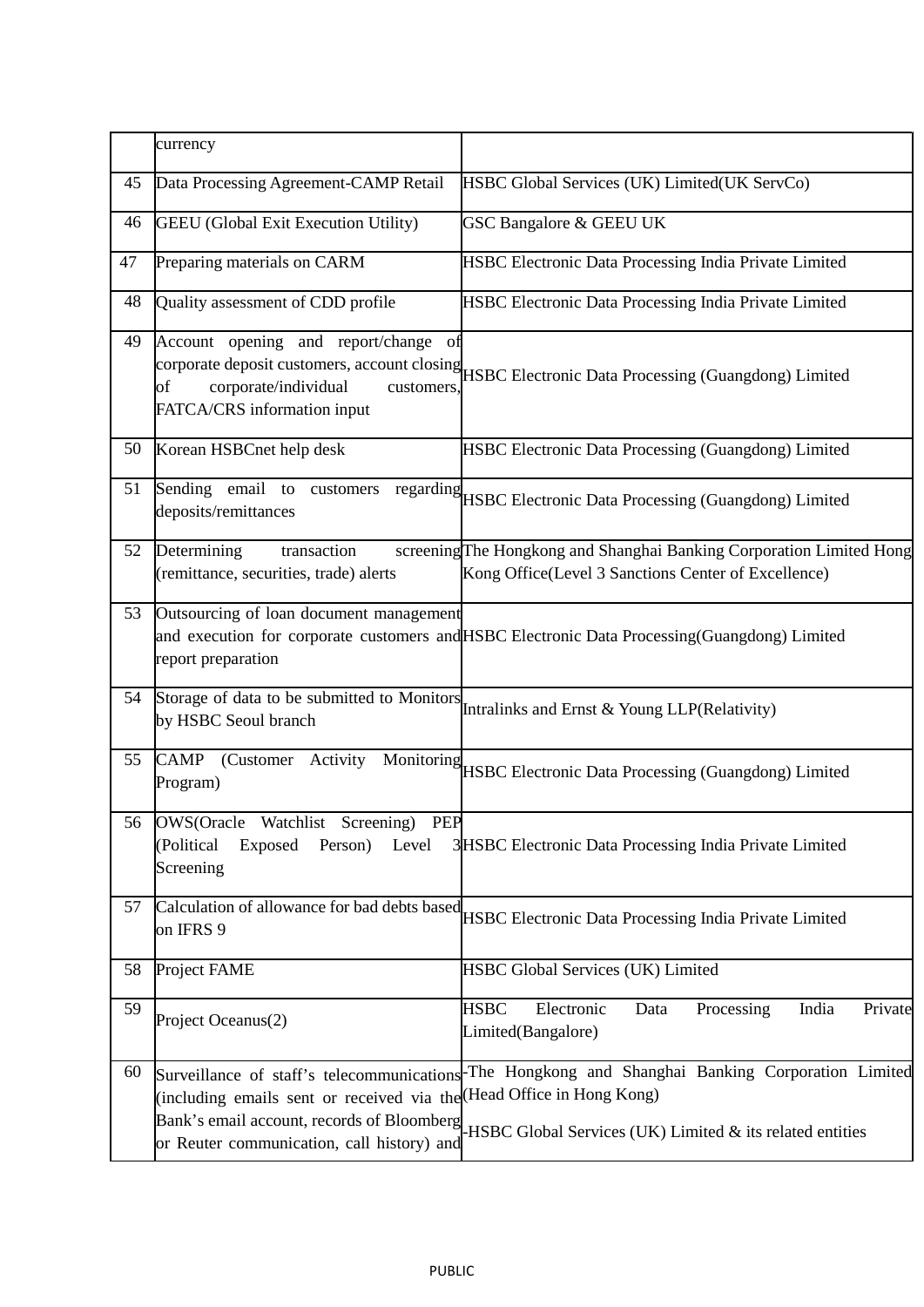|    | financial transactions with customers                                                |                                                                                         |
|----|--------------------------------------------------------------------------------------|-----------------------------------------------------------------------------------------|
| 61 | Server Hosting and Disaster Recovery for<br><b>List Governance System</b>            | ICX4 Ltd, United Kingdom                                                                |
| 62 | Introduction of Platform for HR Information<br>System                                | <b>SAP</b> Limited                                                                      |
| 63 | Sanctions related investigation on abnormal<br>transactions                          | The Hongkong and Shanghai Banking Corporation Limited)                                  |
| 64 | Fee claim for custody services rendered to<br>foreign investors.                     | HSBC Electronic Data Processing (Malaysia) Sdn Bhd                                      |
| 65 | Development and maintenance of Local<br><b>Regulatory System (LRR)</b>               | <b>HSBC Global Services (Hong Kong) Limited</b>                                         |
| 66 | OWS related alert level 3 (Material<br>Screening Event)                              | HSBC Bank Middle East Limited (MENA SCoE or The MENA<br>Sanctions Centre of Excellence) |
| 67 | Transfer of IT facilities from HBAP to<br>HSBC Global Services Hong Kong Limited     | HSBC Global Services Hong Kong Limited                                                  |
| 68 | Liquidity report                                                                     | Google Ireland limited                                                                  |
| 69 | Sub-Custody and Clearing for foreign<br>investors                                    | <b>HSBC Electronic Data Processing (Philippines) Inc. (HDPP)</b>                        |
| 70 | Cash and Securities Delivery Service                                                 | <b>Brinks Korea</b>                                                                     |
| 71 | Supporting Service for Sub-Custody and<br>Clearing                                   | HSBC Electronic Data Processing (Malaysia) Sdn Bhd                                      |
| 72 | Investigation of Abnormal Transactions in<br>relation with Anti Bribery & Corruption | HSBC Electronic Data Processing India Private Limited.                                  |
| 73 | Customer Saction Screeening (Alert Level<br>3)                                       | HSBC Electronic Data Processing India Private Limited (also<br>known as GSC Hyderabad)  |
| 74 | <b>Back Office Service for Fund Business</b>                                         | <b>HSBC Electronic Data Processing (Guangdong) Limited)</b>                             |
| 75 | <b>Mortgage Processing</b>                                                           | <b>HSBC Electronic Data Processing (Guangdong) Limite</b>                               |
| 76 | <b>AWS Enterprise Agreement</b>                                                      | Amazon Web Services, Inc.                                                               |
| 77 | Google Cloud Platform Licence Agreement                                              | Google Ireland Limited                                                                  |
| 78 | Nostro Account Management Unit)                                                      | HSBC Global Resourcing Limited(UK)                                                      |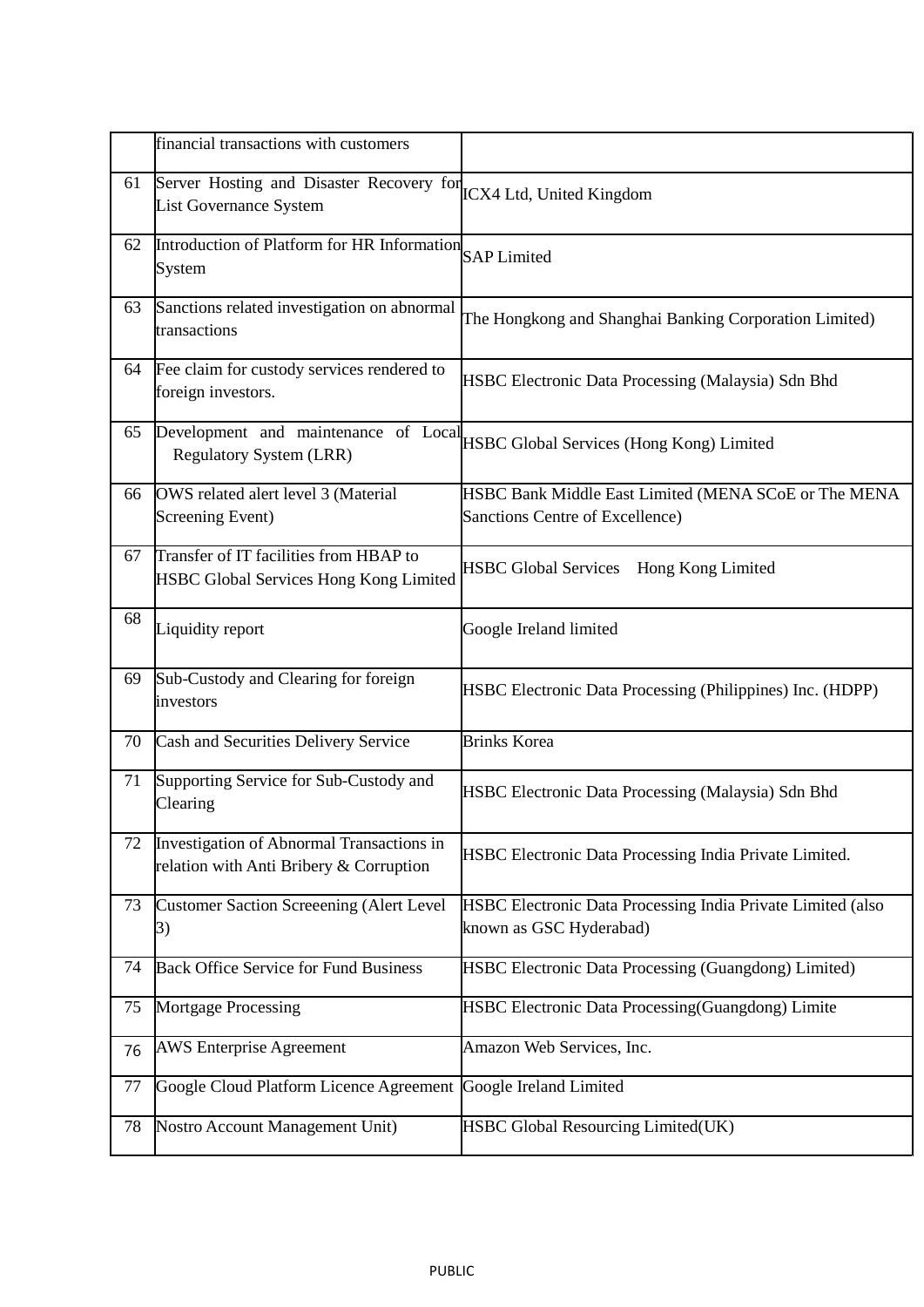| 79 | Name Screening                                                                                                        | HSBC China HDPG (Guangzhou)                                                                        |  |  |
|----|-----------------------------------------------------------------------------------------------------------------------|----------------------------------------------------------------------------------------------------|--|--|
| 80 | Major Investigations QA                                                                                               | HSBC Global Services (Hong Kong) Limited                                                           |  |  |
| 81 | Data, MI & Analytics Development                                                                                      | Google' through 'HSBC Electronic Data Processing India Private<br>Limited'                         |  |  |
| 82 | List Governance Enterprise (LGE)                                                                                      | Appian Software International LLC' through 'Dynamics HSBC<br>Global Services (UK) Limited'         |  |  |
| 83 | <b>SHL Enhancement</b>                                                                                                | <b>SHL Group Limited</b>                                                                           |  |  |
| 84 | KPMG data centre migration                                                                                            | KPMG (KPMG Data Factory: MicroSoft Azure Cloud)                                                    |  |  |
| 85 | <b>IBM Emptoris Contract</b>                                                                                          | <b>HSBC Global Resourcing (UK) Limited</b>                                                         |  |  |
| 86 | Quality assurance on alert level<br>Adjudication                                                                      | HSBC Electronic Data Processing (Guangdong) Limited (a.k.a.<br><b>GSC GSC Guangzhou</b> )          |  |  |
| 87 | Introduction of meeting roomreservation<br>system (ASURE)                                                             | Jones Lang LaSalle Services Limited                                                                |  |  |
| 88 | Introduction of CSMIP Mobile Threat<br>Protection                                                                     | Amazon Web Services (AWS) through MCAFEE IRELAND<br>LTD                                            |  |  |
| 89 | Public Private Tagging                                                                                                | Appian through HSBC Global Services UK Limited (Utilisation<br>of a cloud service provided by AWS) |  |  |
| 90 | Vetting Case Management                                                                                               | Appian through HSBC Global Services UK Limited (Utilisation<br>of a cloud service provided by AWS) |  |  |
| 91 | Reservation system for the Bank building                                                                              | 'Amazon' through 'S1'                                                                              |  |  |
| 92 | Degreed – integrated training platform                                                                                | Degreed through Microsoft - Azure (cloud based data storage<br>owner)                              |  |  |
| 93 | Risk management in relation with the 3rd<br>party brabery and corruption - Sample<br>testing on the Associated Person | HSBC Electronic Data Processing India Private Limited                                              |  |  |
| 94 | <b>Employee Conduct Activities (ECA)</b>                                                                              | -From 25 DEC 2021 through JAN 2022: Appian through HSBC<br><b>Global Services UK Limited</b>       |  |  |
|    |                                                                                                                       | From JAN 2022: HDPI (HSBC Data Processing India)                                                   |  |  |
| 95 | <b>Fusion Lite</b>                                                                                                    | Oracle Corporation UK Limited                                                                      |  |  |
| 96 | Symphony                                                                                                              | <b>Symphony Communication Services LLC</b>                                                         |  |  |
| 97 | <b>Employee Continuous Listening Program</b>                                                                          | Amazon web service(AWS) and Equinix through Qualtrics                                              |  |  |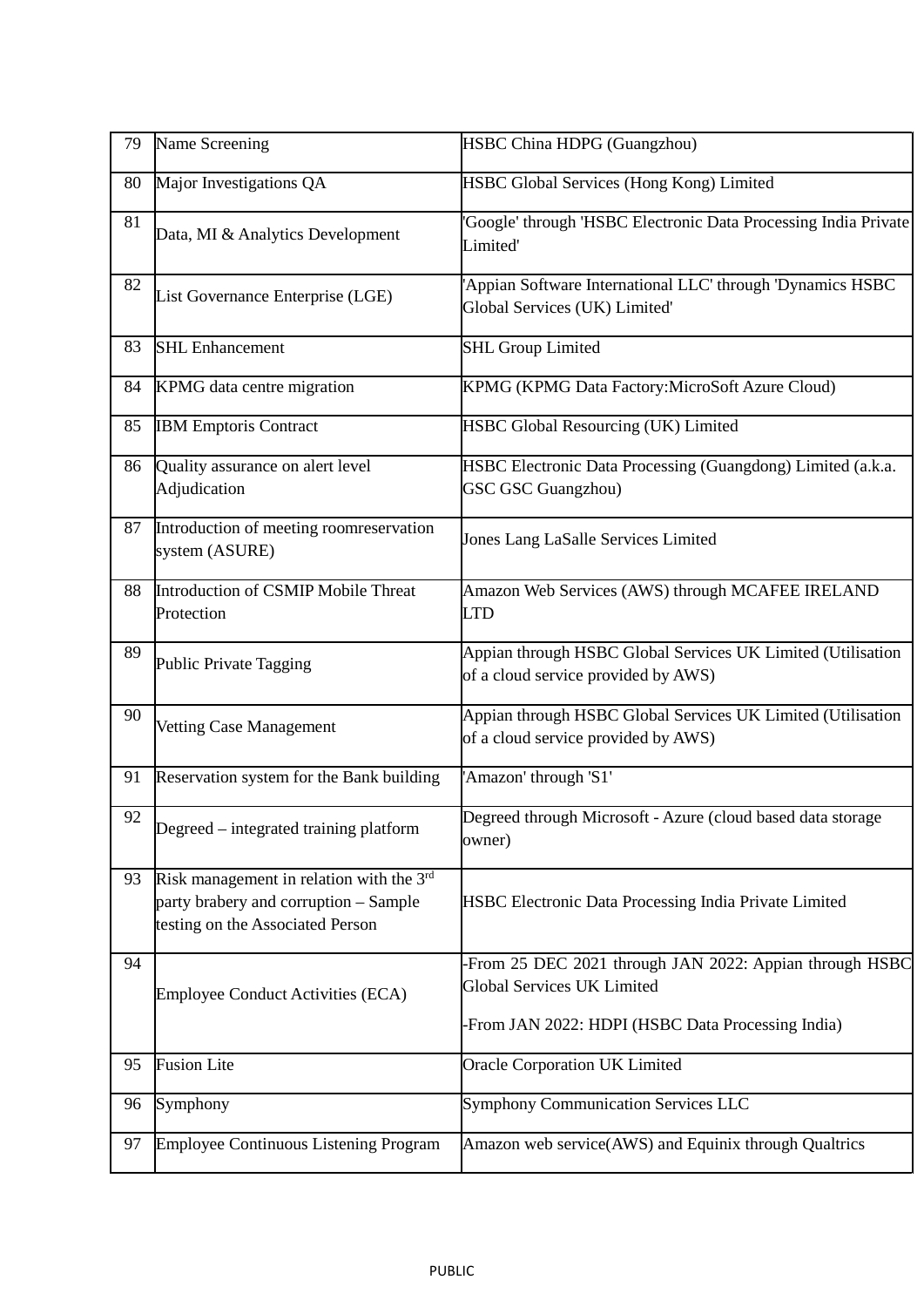# **2. Personal Information to be provided**

- Personally Identifiable Information: name, resident registration number, nationality, occupation, contact details including address, e-mail address and telephone number

- Financial transaction information: product type, terms (interest rate, maturity, security, etc.), transaction date, amount, etc.

- Information provided on a transaction application form or directly provided by the customer (other than personally identifiable information): housing, family members, residence period, household, marriage, etc.

※ Personal (credit or financial transaction) information collected before customer's consent on the provision of the information is obtained is also included.

# **3. Retention of Personal Information**

-Personal (Credit) information is kept and in use during the period from the date when it is provided to the date when the consent of provision is withdrawn or the purpose of provision is accomplished. After the consent is withdrawn or the purpose is accomplished, the information will be kept and used within the extent necessary to investigate financial incidents, resolving disputes, handling complaints and fulfilling statutory or regulatory requirements in connection with the aforementioned purposes.

③In case of outsourcing, the Bank explicitly sets forth the requirements to faithfully comply with laws and regulations relating to personal information protection, prevention of providing personal information to a third party and assumption of responsibility in the relevant agreement and keeps the contract in writing or in an electronic form. If there is any major change in the content thereof, the Bank will notify such change via its web page [http://www.hsbc.co.kr].

## **Article 8 (Customers' Rights and Obligations)**

① Customers may request the Bank to view personal information of themselves or children under 14 (in case where the relevant customer is a legal agent of the child).

② Customers who have viewed their own personal information held with the Bank may request the Bank to correct or delete any information which is not accurate or verifiable and the Bank shall correct or delete as requested within ten (10) days from the date when such request is made and inform the result thereof to customers. However, customers may not request deletion of personal information in case where the relevant personal information is specified as "information required to be collected" in laws or regulations.

③ Customers may request the Bank to stop processing their own personal information, and the Bank shall respond to the request within ten (10) days from the date when such request is made by destroying the relevant personal information, etc. and inform the result thereof to customers. However, the Bank may reject such request by informing the relevant reason to the customer in case of falling under any of the following subparagraphs.

- 1. In case where there exist special provisions in any Act or it is inevitable to comply with statutory obligations;
- 2. In case where there is concern that any third person's life or body may be harmed, or any third person's property and other interest may be unduly infringed on; or
- 3. In case where it is impractical to perform a contract, such as a failure to provide a subject of information with stipulated services unless the personal information manager processes personal information, and the subject of information fails to clearly express his/her intention to terminate the contract.

### **Article 9 (Personal Information to be Processed)**

The Bank is processing (collection, generation, editing, searching, using, provision, disclosure,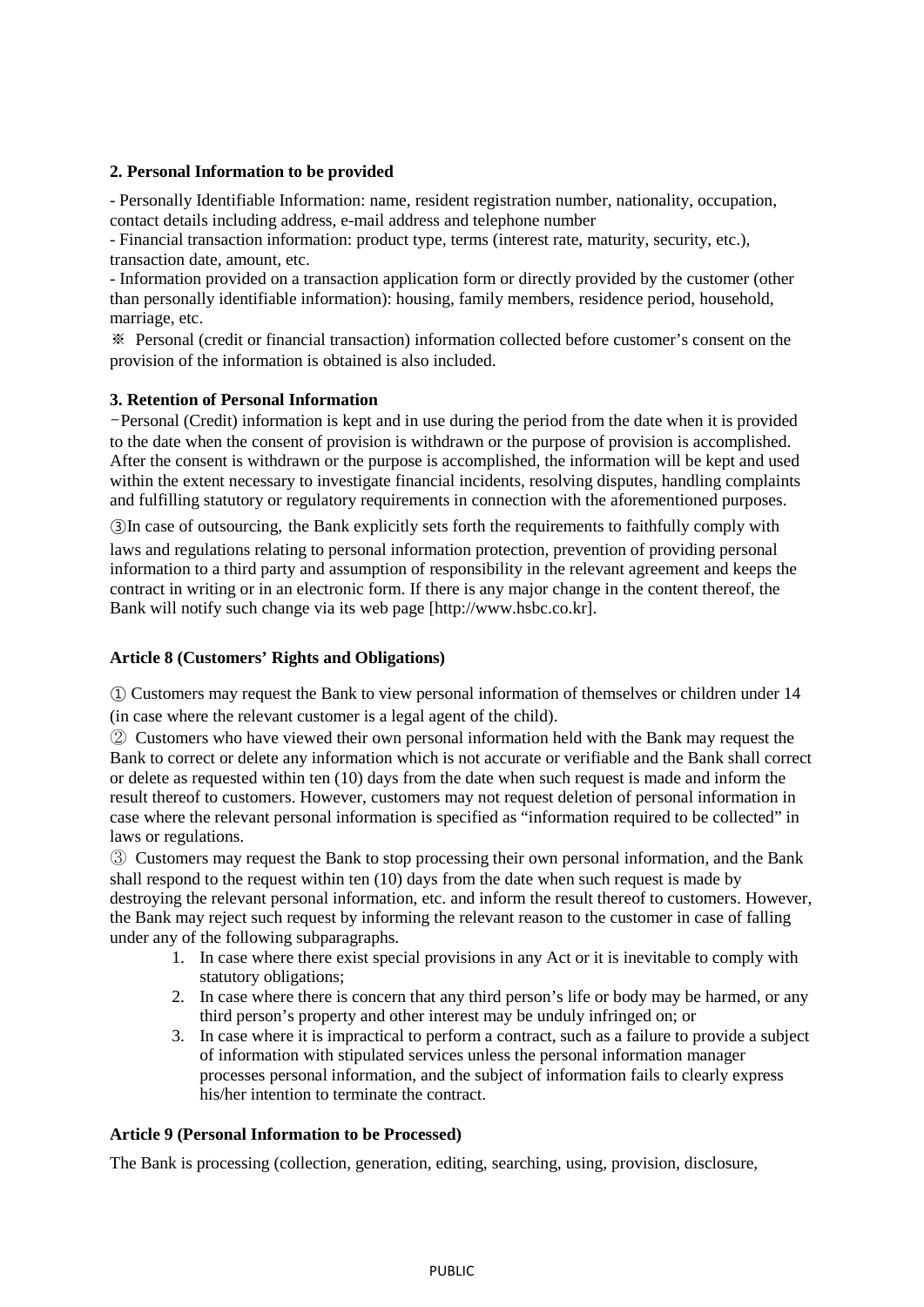destruction, etc.) a minimum level of information which is necessary to establish, maintain and manage financial relationship and provide goods and services as follows:

1. Required Information

- Personally Identifiable Information: Name, Resident Registration Number, Nationality, Occupation, Address, E-mail Address, Telephone Number, etc.

Financial Transaction Information: Type of Product, Terms (interest rates, maturity, security, etc.), Transaction Date, Amount, etc.

Credit Rating Information (limited to loan transactions)

Credit Worthiness Information: properties, liabilities, incomes, tax records

Credit Rating Information: default records, subrogation1, substitute payment2 record, bankruptcy,

- Other information generated from activities to establish, maintain or manage other financial relationship

2. Selective Information

- Information provided on transaction application forms (other than personally identifiable information) or information directly provided by customers

: Housing, family members, lengths of residence, householders, marriage, etc.

3. Information to be collected in accordance with Electronic Financial Transaction Act (limited to on-line transactions)

- ID, Access time/date, IP Address, HDD Serial, MAC Address, personal fire-walls, type of operating system, browser version, etc.

※ The Bank, in principle, will not collect "Sensitive Information" which could substantially infringe on the privacy of a customer. However, if it is required to collect such information, it will do so by obtaining prior consent from a customer and use the information solely for the purposes specified in the consent form. The Bank checks accuracy and up-to-datedness of Sensitive Information on a regular basis.

4. Methods of Collection

- To collect directly from customers who visit bank branches

- Through internet webpage, written forms, fax, telephone, bulletin board, e-mail, details of entries for events, delivery requests

- To collect information by using data collection tools

- Inquiries received by customer service centers

## **Article 10 (Destruction of Personal Information)**

① When personal information becomes unnecessary as its holding period expires, its management purpose is achieved, the relevant service or business is closed, the Bank shall destroy the personal information within five (5) days from the last date of its holding period (in case where its holding period expires) or from the date when processing of the personal information is recognized as unnecessary; provided that, however, this shall not apply in case where there is any good cause not to do so including any of the following subparagraphs:

In case where credit information collection agencies or credit rating agencies must hold the personal information in order to manage or use the credit information or evaluation credit worthiness (limited to the holding period);

In case where credit information agencies must hold the personal information as civil/criminal responsibility or legal prescription continues or they need supporting evidence to be used in disputes; In case where the personal information must be kept under relevant laws and regulations including Article 33 of Commercial Act; or

In case where there is another justifiable reason;

② Print-outs or papers containing personal information shall be shredded or incinerated for destruction, while personal information contained in an electronic file shall be permanently deleted and made unrecoverable (at a reasonable cost with the current technological level).

③ The Bank shall keep the record of personal information destruction and the person responsible for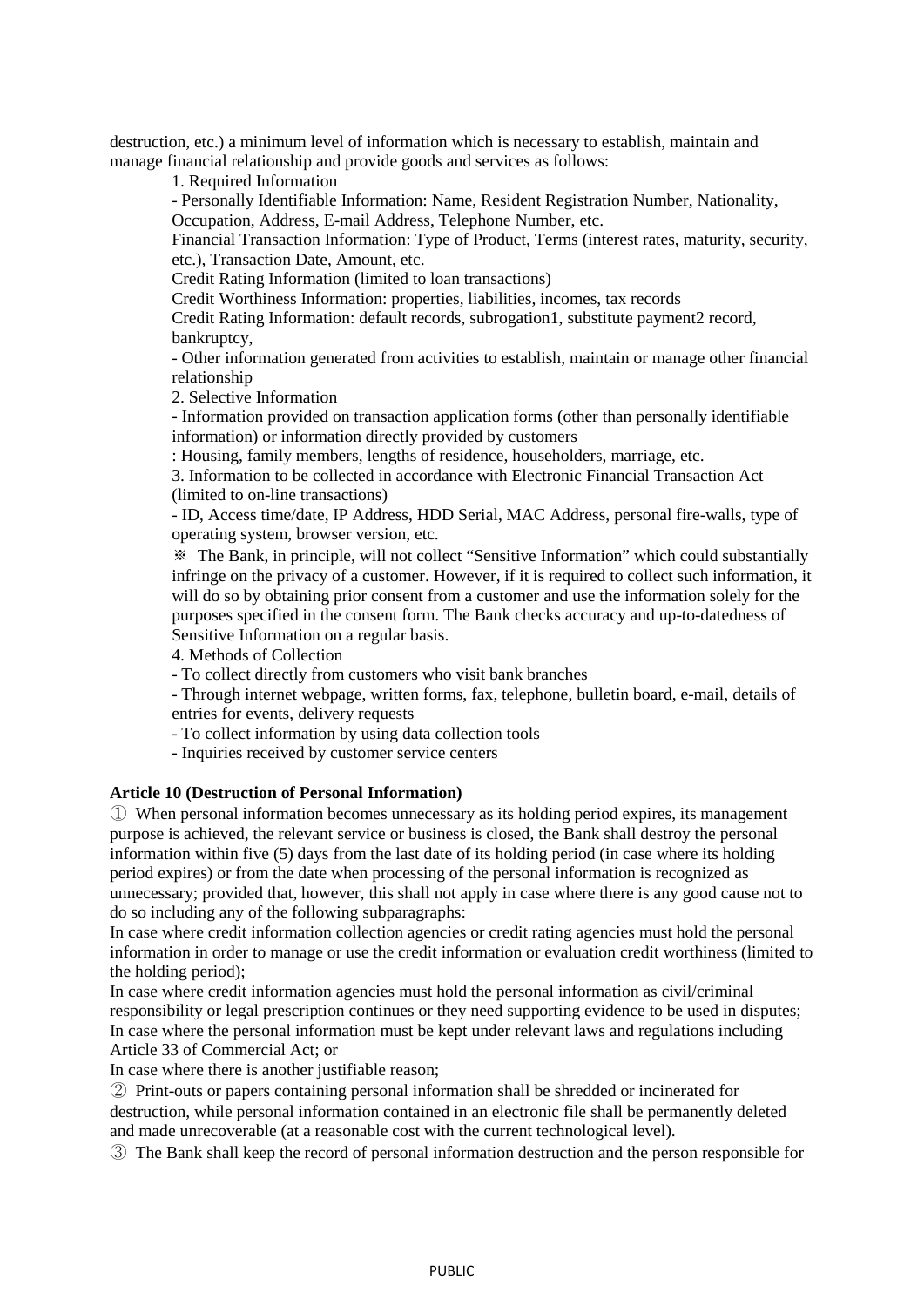personal information protection shall check the result of the destruction after the destruction is carried out.

## **Article 11 (Retention of Personal Information by Law)**

In case of keeping personal information under Article 10 Paragraph ① hereof instead of destroying it, the relevant personal information shall be stored and managed separately from other personal information by using physical or technical methods.

## **Article 12 (Aspects Relating to Set-up, Operation and Rejection of Automated Personal Data**

**Collection Device)** Your visit to this site may be recorded for analysis on the number of visitors to the site and general usage patterns. Some of this information will be gathered through the use of "Cookies". Cookies are small bits of information that are automatically stored on a person's web browser in their computer that can be retrieved by this site. The Bank uses Cookies to improve user authentication, provide customized services, and enhance user experience while you are accessing the website. You may accept all Cookies on your web browsers, check whenever Cookies are stored or deny all Cookies storing user information. Should you wish to disable these Cookies you may do so by changing the setting on your browser.

• The Cookies setting (ex. Internet Explorer) : Menu on Browser > Internet Options > Personal Information

There might be the service interruption if you set to disable the Cookies.

# **Article 13 (Security of Personal Information)**

The Bank takes technical/managerial/physical measures to ensure safety of personal information in accordance with Article 29 of the Personal Information Act.

1. Encryption of Personal Information

- The Bank keeps personal information or password of customers secure by powerful encryption methods. In order to keep important data secure, the Bank employees separate sophisticated security functions such as software to encrypt or lock files/data during data transfers.

2. Technical Support to Prevent Hackers' Attack

- The Bank has established security programs to prevent personal information from being leaked or damaged by hackers' attacks or computer viruses and checked and updated the programs on a regular basis. The personal information processing systems are established in a restricted area and technical/physical measures are taken in order to monitor and to control access.

3. Access Control of Personal Information Processing System

- By granting, changing or canceling authority to access the database system to process personal information, the Bank strictly controls access to personal information. In addition, the Bank employs sophisticated fire-walls to control unauthorized access to the system. 4. Supervision of Personal Information Managers

- The Bank is granting access to the personal information processing system to a minimum number of employees who need to carry out the processing for their duties ("personal information managers") and also keeps the scope of processing personal information to a minimum required for the business.

The Bank is supervising the personal information managers by having them submit a security agreement, etc. If a personal information manager is transferred to other position, the Bank makes change to his/her access authority to personal information as appropriate.

#### **Article 14 (Change in Procedures for Processing Personal Information)**

In case of making any change in thes Procedure, the Bank shall make public when and what it would